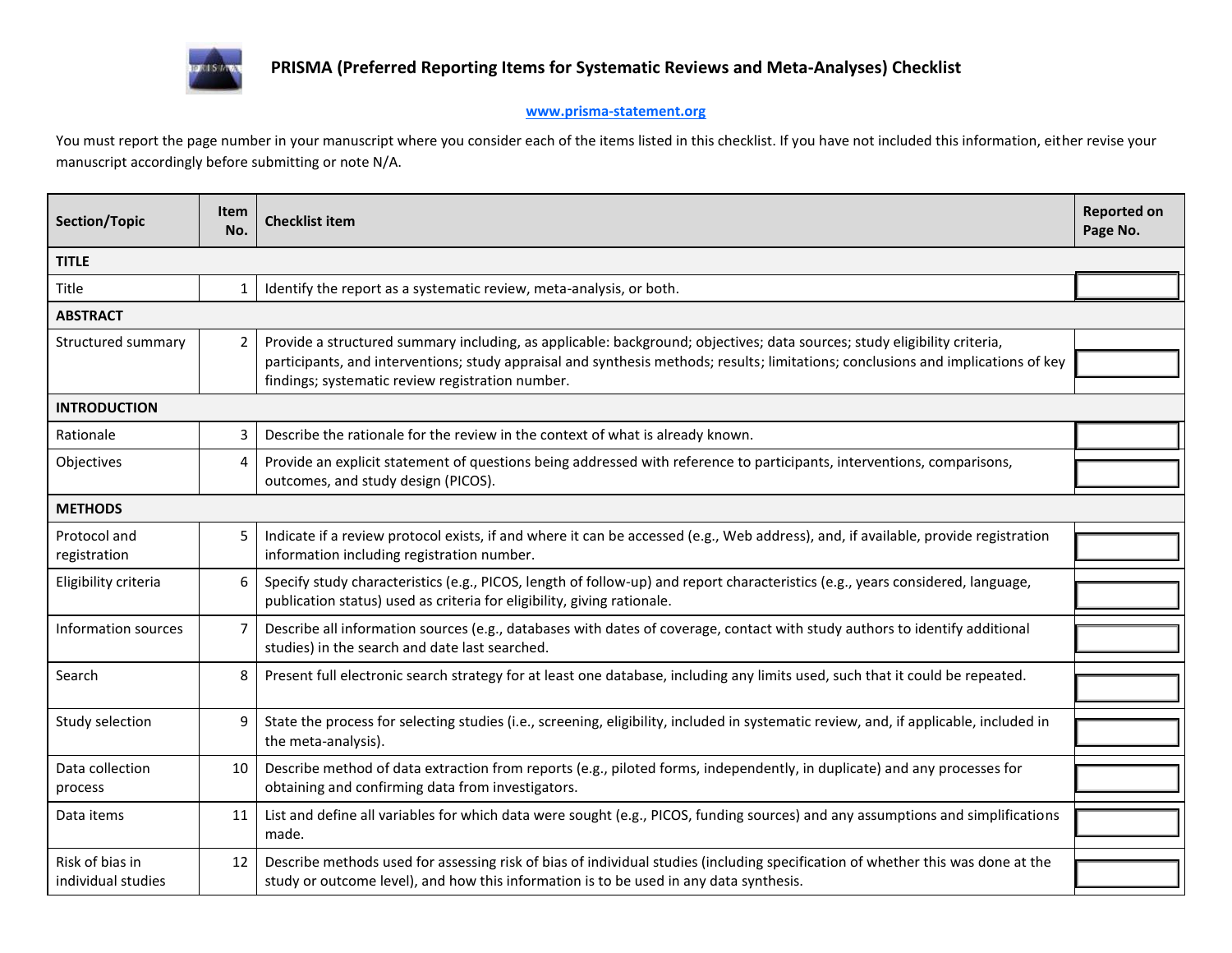| Section/Topic                    | Item<br>No. | <b>Checklist item</b>                                                                                                                                                                                       | <b>Reported on</b><br>Page No. |  |  |  |
|----------------------------------|-------------|-------------------------------------------------------------------------------------------------------------------------------------------------------------------------------------------------------------|--------------------------------|--|--|--|
| Summary measures                 | 13          | State the principal summary measures (e.g., risk ratio, difference in means).                                                                                                                               |                                |  |  |  |
| Synthesis of results             | 14          | Describe the methods of handling data and combining results of studies, if done, including measures of consistency (e.g., 1 <sup>2</sup> )<br>for each meta-analysis.                                       |                                |  |  |  |
| Risk of bias across<br>studies   | 15          | Specify any assessment of risk of bias that may affect the cumulative evidence (e.g., publication bias, selective reporting within<br>studies).                                                             |                                |  |  |  |
| Additional analyses              | 16          | Describe methods of additional analyses (e.g., sensitivity or subgroup analyses, meta-regression), if done, indicating which<br>were pre-specified.                                                         |                                |  |  |  |
| <b>RESULTS</b>                   |             |                                                                                                                                                                                                             |                                |  |  |  |
| Study selection                  | 17          | Give numbers of studies screened, assessed for eligibility, and included in the review, with reasons for exclusions at each<br>stage, ideally with a flow diagram.                                          |                                |  |  |  |
| Study characteristics            | 18          | For each study, present characteristics for which data were extracted (e.g., study size, PICOS, follow-up period) and provide<br>the citations.                                                             |                                |  |  |  |
| Risk of bias within<br>studies   | 19          | Present data on risk of bias of each study and, if available, any outcome level assessment (see item 12).                                                                                                   |                                |  |  |  |
| Results of individual<br>studies | 20          | For all outcomes considered (benefits or harms), present, for each study: (a) simple summary data for each intervention group<br>(b) effect estimates and confidence intervals, ideally with a forest plot. |                                |  |  |  |
| Synthesis of results             | 21          | Present results of each meta-analysis done, including confidence intervals and measures of consistency.                                                                                                     |                                |  |  |  |
| Risk of bias across<br>studies   | 22          | Present results of any assessment of risk of bias across studies (see Item 15).                                                                                                                             |                                |  |  |  |
| Additional analysis              | 23          | Give results of additional analyses, if done (e.g., sensitivity or subgroup analyses, meta-regression [see Item 16]).                                                                                       |                                |  |  |  |
| <b>DISCUSSION</b>                |             |                                                                                                                                                                                                             |                                |  |  |  |
| Summary of<br>evidence           | 24          | Summarize the main findings including the strength of evidence for each main outcome; consider their relevance to key<br>groups (e.g., healthcare providers, users, and policy makers).                     |                                |  |  |  |
| Limitations                      | 25          | Discuss limitations at study and outcome level (e.g., risk of bias), and at review-level (e.g., incomplete retrieval of identified<br>research, reporting bias).                                            |                                |  |  |  |
| Conclusions                      | 26          | Provide a general interpretation of the results in the context of other evidence, and implications for future research.                                                                                     |                                |  |  |  |
| <b>FUNDING</b>                   |             |                                                                                                                                                                                                             |                                |  |  |  |